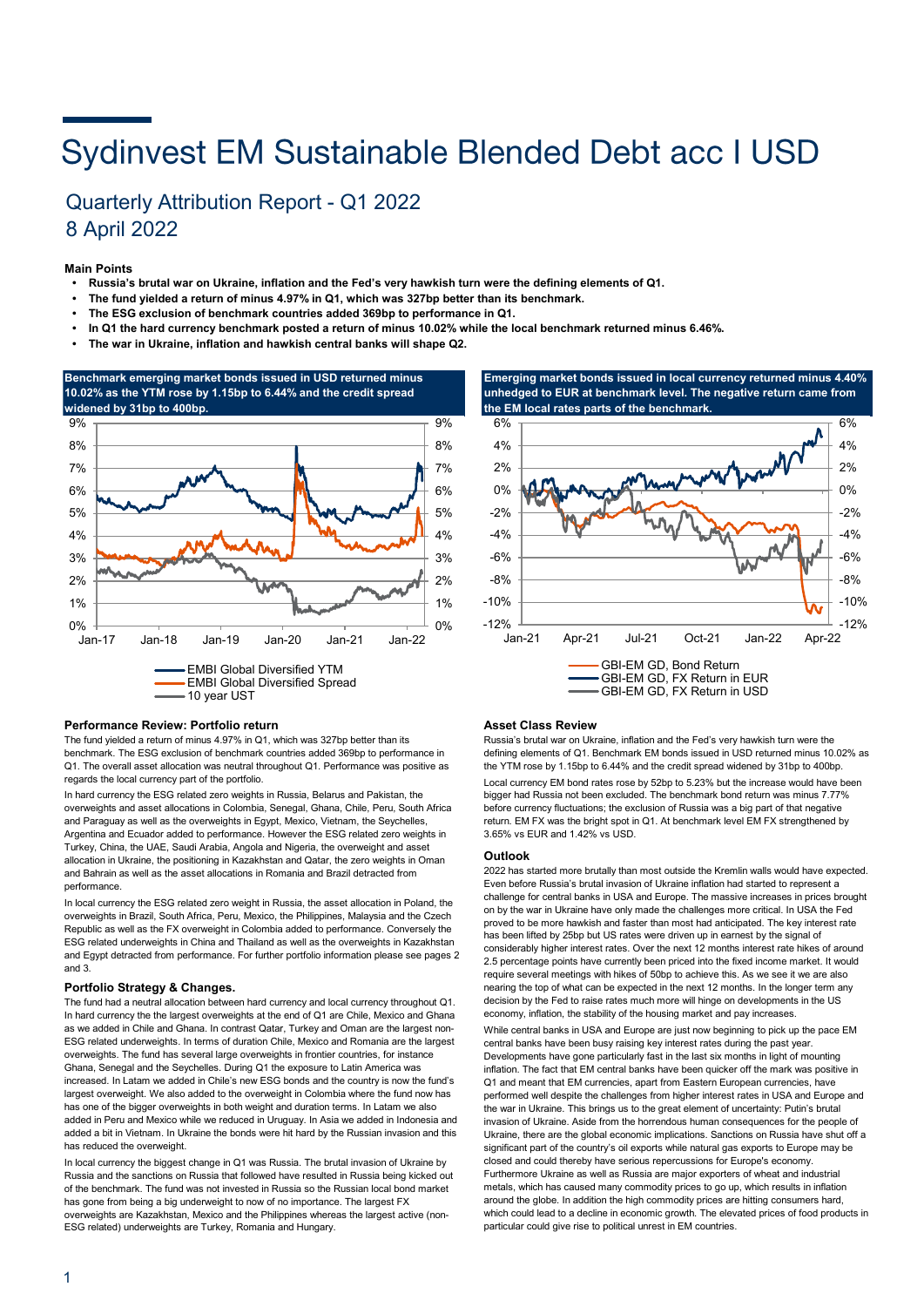## Sydinvest EM Sustainable Blended Debt: Performance attribution – Q1 2022

|                 | Fund     | <b>Benchmark</b> | Performance |
|-----------------|----------|------------------|-------------|
| Current quarter | $-4.97%$ | $-8.24%$         | 3.27%       |
| Year to date    | $-4.97%$ | $-8.24%$         | 3.27%       |

#### **Performance Attribution – Q1 2022**

|                      | Avg Wgt. | Fund     | <b>Benchmark</b> | Performance |
|----------------------|----------|----------|------------------|-------------|
| Allocation           |          |          |                  | $0.00\%$    |
| <b>External Debt</b> | 50.00%   | $-4.92%$ | $-5.13%$         | 0.25%       |
| Local Debt           | 50.00%   | $-0.05%$ | $-3.11%$         | 3.01%       |
| Total                | 100.00%  | $-4.97%$ | $-8.24%$         | 3.27%       |

### **Performance – Q1 2022 Hard Currency: Active Strategies in non-excluded Countries\***

|               |              |                | Average<br>OW/UW | Country  | Asset    | Interac-<br>tion | <b>FX</b><br>Spot | Total    |
|---------------|--------------|----------------|------------------|----------|----------|------------------|-------------------|----------|
|               |              | Colombia       | 1.66%            | 0.11%    | 0.02%    | 0.03%            | 0.00%             | 0.16%    |
| 5             |              | Senegal        | 1.96%            | 0.04%    | 0.01%    | 0.11%            | 0.00%             | 0.15%    |
| $\frac{8}{5}$ | Contributors | Peru           | 1.61%            | 0.09%    | 0.03%    | 0.03%            | 0.00%             | 0.15%    |
|               |              | Ghana          | 1.67%            | 0.03%    | 0.03%    | 0.07%            | 0.00%             | 0.13%    |
|               |              | South Africa   | 2.08%            | 0.11%    | 0.01%    | 0.01%            | 0.00%             | 0.13%    |
|               |              | Romania        | 1.72%            | 0.04%    | $-0.03%$ | $-0.09%$         | 0.00%             | $-0.08%$ |
| Б             |              | Kazakhstan     | 0.49%            | 0.00%    | $-0.05%$ | $-0.04%$         | 0.00%             | $-0.09%$ |
| Bottom        | Contributors | <b>Bahrain</b> | $-1.22%$         | $-0.12%$ | 0.00%    | 0.00%            | 0.00%             | $-0.12%$ |
|               |              | Oman           | $-1.41%$         | $-0.13%$ | $0.00\%$ | $0.00\%$         | $0.00\%$          | $-0.13%$ |
|               |              | Ukraine        | 1.85%            | $-0.96%$ | $-0.02%$ | $-0.26%$         | 0.00%             | $-1.24%$ |

|                                     | <b>Country</b> | Asset    | <b>Interaction</b> | <b>FX Spot</b> | Perf.    |
|-------------------------------------|----------------|----------|--------------------|----------------|----------|
| <b>HC Excluded Countries</b>        | 1.11%          | $0.00\%$ | $0.00\%$           | $0.00\%$       | 1.11%    |
| <b>HC Excluded Quasi-Sovereigns</b> | $-0.10%$       | $0.00\%$ | $0.00\%$           | $0.00\%$       | $-0.10%$ |
| <b>LC Excluded Countries</b>        | 2.00%          | $0.00\%$ | $0.00\%$           | 0.68%          | 2.68%    |
| <b>Total, Excluded</b>              | 3.01%          | $0.00\%$ | $0.00\%$           | 0.68%          | 3.69%    |
| HC. non-Excluded                    | $-0.66%$       | $-0.03%$ | $-0.04%$           | 0.05%          | $-0.68%$ |
| LC. non-Excluded                    | 0.44%          | 0.14%    | 0.03%              | $-0.21%$       | 0.40%    |
| Total, non-Excl.                    | $-0.22%$       | 0.11%    | $-0.01%$           | $-0.16%$       | $-0.28%$ |
| <b>Asset Class Allocation</b>       | $0.00\%$       | $0.00\%$ | $0.00\%$           | $0.00\%$       | $0.00\%$ |
| Cost                                | $-0.14%$       | 0.00%    | $0.00\%$           | $0.00\%$       | $-0.14%$ |
| <b>Strategy Total Performance</b>   | 2.64%          | 0.11%    | $-0.01%$           | 0.52%          | 3.27%    |

#### **Performance Attribution: Break-down Local Currency: Active Strategies in non-excluded Countries\***

|                        |              | Average<br>OW/UW | Country  | Asset    | Interac-<br>tion | <b>FX</b><br>Spot | Total    |
|------------------------|--------------|------------------|----------|----------|------------------|-------------------|----------|
|                        | Brazil       | 1.08%            | 0.10%    | 0.01%    | 0.00%            | 0.15%             | 0.27%    |
| ю                      | South Africa | 0.90%            | 0.08%    | 0.05%    | 0.01%            | 0.04%             | 0.18%    |
| Contributors<br>Top    | Peru         | 0.85%            | 0.04%    | 0.00%    | 0.00%            | 0.05%             | 0.09%    |
|                        | Mexico       | 1.57%            | 0.10%    | $-0.02%$ | $-0.01%$         | 0.02%             | 0.09%    |
|                        | Colombia     | 0.69%            | 0.02%    | 0.01%    | 0.00%            | 0.05%             | 0.08%    |
|                        | Ukraine      | 0.10%            | 0.00%    | 0.00%    | 0.00%            | $-0.02%$          | $-0.02%$ |
| 5                      | Ghana        | 0.39%            | 0.05%    | 0.00%    | 0.00%            | $-0.08%$          | $-0.03%$ |
| Contributors<br>Bottom | Romania      | $-1.02%$         | $-0.05%$ | $-0.03%$ | 0.02%            | 0.03%             | $-0.03%$ |
|                        | Egypt        | 0.83%            | 0.05%    | $-0.01%$ | 0.00%            | $-0.09%$          | $-0.04%$ |
|                        | Kazakhstan   | 2.13%            | $-0.36%$ | 0.00%    | 0.00%            | $-0.23%$          | $-0.60%$ |
|                        |              |                  |          |          |                  |                   |          |

*\*) The Strategy's total performance is a combination of the ESG excluded (mandatory underweights) as well as active over- and underweights relative to the benchmark.* 

### Portfolio Summary – As at 31 March 2022

### **Five largest over- and under weights in the portfolio for Hard Currency (HC) Bonds**

| <b>Country</b>                          | <b>Bond Weight</b> | O/U Weight | <b>FX</b> Weight         | O/U FX Weight            | Duration, PF | Duration, BM | Rel. Duration Cont. |
|-----------------------------------------|--------------------|------------|--------------------------|--------------------------|--------------|--------------|---------------------|
| Colombia                                | 3.54%              | 2.15%      | $\overline{\phantom{a}}$ | $\overline{\phantom{a}}$ | 9.61         | 8.79         | 0.22                |
|                                         | 3.58%              | 1.97%      | $\overline{\phantom{a}}$ | $\overline{\phantom{a}}$ | 11.24        | 11.79        | 0.21                |
| Senegal                                 | 2.05%              | 1.91%      | $\overline{\phantom{a}}$ | $\sim$                   | 4.26         | 8.87         | 0.07                |
| 5 Largest<br>0 Sene<br>0 Peru           | 3.35%              | 1.87%      | $\overline{\phantom{a}}$ | $\overline{\phantom{a}}$ | 6.66         | 10.80        | 0.06                |
| South Africa                            | 3.17%              | 1.81%      | $\overline{a}$           | $\overline{\phantom{a}}$ | 6.22         | 6.71         | 0.11                |
| Turkey*                                 | 0.00%              | $-1.91%$   |                          |                          | 0.00         | 5.06         | $-0.10$             |
| Largest<br>Larges Qatar<br>Larges Saudi | $0.00\%$           | $-1.97%$   | $\overline{\phantom{a}}$ | $\sim$                   | 0.00         | 10.20        | $-0.20$             |
| Saudi Arabia*                           | $0.00\%$           | $-2.08%$   | $\overline{\phantom{a}}$ | $\overline{\phantom{a}}$ | 0.00         | 9.43         | $-0.20$             |
| ω E United Arab Emirates'               | $0.00\%$           | $-2.15%$   |                          | $\sim$                   | 0.00         | 9.06         | $-0.19$             |
| China*                                  | 0.00%              | $-2.36%$   | $\overline{\phantom{a}}$ | $\overline{\phantom{a}}$ | 0.00         | 5.56         | $-0.13$             |

*\*) The country is excluded from the fund due to the ESG process. Please refer to the last page.*

#### **Five largest over- and under weights in the portfolio for Local Currency (LC) Bonds**

|                                                |                                                                |                    |            |                  | . .           |              |              |                     |
|------------------------------------------------|----------------------------------------------------------------|--------------------|------------|------------------|---------------|--------------|--------------|---------------------|
|                                                | <b>Country</b>                                                 | <b>Bond Weight</b> | O/U Weight | <b>FX</b> Weight | O/U FX Weight | Duration, PF | Duration, BM | Rel. Duration Cont. |
|                                                | <b>Czech Republic</b>                                          | 4.58%              | 2.21%      | 3.82%            | 1.45%         | 3.96         | 5.85         | 0.04                |
|                                                | Kazakhstan                                                     | 1.67%              | 1.67%      | 1.67%            | 1.67%         | 1.57         | 0.00         | 0.03                |
|                                                | te Kazakhstan<br>Brand Mexico<br>Brand Mexico<br>G Dhilippines | 6.59%              | 1.59%      | 6.60%            | 1.60%         | 4.08         | 4.94         | 0.02                |
|                                                |                                                                | 1.53%              | 1.47%      | 1.53%            | 1.47%         | 0.88         | 6.24         | 0.01                |
|                                                | Brazil                                                         | 6.08%              | 1.15%      | 6.08%            | 1.15%         | 2.54         | 2.14         | 0.05                |
| tion<br>angles Hungar<br>La Roman<br>La China* | Turkey*                                                        | 0.00%              | $-0.49%$   | 0.00%            | $-0.49%$      | 0.00         | 2.17         | $-0.01$             |
|                                                | , Hungary                                                      | 0.96%              | $-0.71%$   | 0.98%            | $-0.69%$      | 5.35         | 5.01         | $-0.03$             |
|                                                | Romania                                                        | 0.00%              | $-1.69%$   | 0.02%            | $-1.67%$      | 0.00         | 3.34         | $-0.06$             |
|                                                |                                                                | 0.00%              | $-5.00%$   | 0.00%            | $-5.00%$      | 0.00         | 5.41         | $-0.27$             |
|                                                | Thailand*                                                      | 0.00%              | $-5.00%$   | 0.00%            | $-5.00%$      | 0.00         | 6.46         | $-0.32$             |

*\*) The country is excluded from the fund due to the ESG process. Please refer to the last page.* Composite Rating **COUNTER COUNTRY COUNTRY Total Bond HC Bond LC Bond** 10.88% 9.23% 8.74% 7.23% 6.22% 5.96% 5.45% 5.37% 4.58% **Rating distribution Concentration risk Duration distribution** Ccy Exp. Dur. Years Weight Avg. Dur. Mexico 4.29% 6.59% 6.60% 0-2 15.35% 0.91 AA 4.58% Indonesia 3.75% 5.48% 5.48% 2-5 32.04% AAA Brazil 1.15% 6.08% 6.08% 3.56 14.89% South Africa 3.17% 5.57% 5.60% 5-10 37.94% 7.15 10-15 12.03% 11.62 3.54% 2.67% 2.67% 15+ 2.64% 16.14 B 11.40% Malaysia 0.00% 5.96% 5.96% Total 100.00% 5.82 BB 23.70% Colombia Not rated 0.00% Peru 3.35% 2.01% 2.01% CCC and below 3.66% Chile 3.66% Chile 3.58% 3.58% 1.87% 1.87% Default 0.00% Czech Republic 0.00% 4.58% 3.82% **BBB** A 35.40% 6.38%